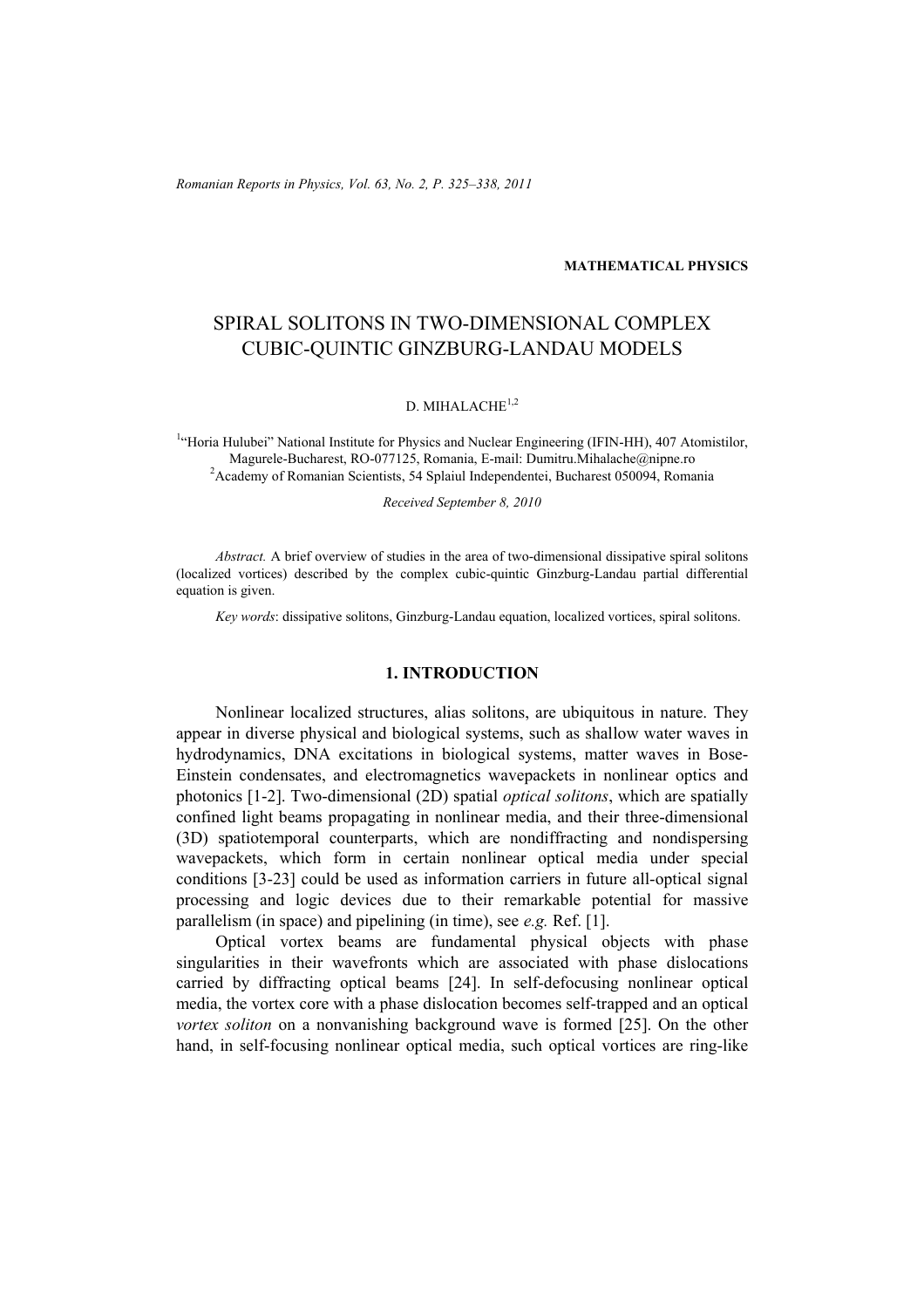beams which carry phase singularities; the wave intensity is vanishing in the core of such an optical vortex. The localized optical vortices [26-29], *i.e.*, vortex solitons, have drawn much attention within the past years as physical objects of fundamental interest, and also due to their potential applications to all-optical information processing, as well as to the guiding and trapping of atoms; for a review of this active research area, see Ref. 29.

Thus in the core of an optical vortex the complex electromagnetic field is equal to zero, however the circulation C of the gradient of the phase of the complex field on an arbitrary closed contour around the vortex core is a multiple of 2π, *i.e.*,  $C = 2\pi S$ , where *S* is an integer number known as the *vorticity* or the *topological number* of the soliton. It is worthy to notice that the phase dislocations carried by the wavefront of a light beam are associated with a zero-intensity point (a vortex core). The phase is twisted around such points where the light intensity vanishes, thus creating an optical vortex.

Unique properties are also featured by vortex clusters, such as rotation similar to the vortex motion in superfluid flows. The complex dynamics of twoand three-dimensional soliton clusters in optical media with competing nonlinearities has been studied, too [23]. Various complex localized patterns based on both fundamental (nonspinning) solitons and vortices were theoretically investigated in optics and in the usual BEC models governed by the Gross-Pitaevskii equation with both local and nonlocal nonlinearities.

Stable nondissipative spatiotemporal spinning solitons (vortex tori) with the topological charge  $S = 1$ , described by the 3D nonlinear Schrödinger equation with focusing cubic and defocusing quintic nonlinearities were found to exist for sufficiently large energies of the soliton [15]. This result also holds for the case of competing quadratic and self-defocusing cubic nonlinearities [15]. The main result of these comprehensive theoretical studies is that stable spinning solitons in conservative (dissipativeless) systems are possible as a result of competition between focusing and defocusing optical nonlinearities.

In conservative physical systems the key mechanism that defines the optical soliton paradigm is the exact balance between the spreading and the concentration of optical wavepackets. Thus in this case we get soliton families (one- or multiparameter families of stationary solutions of the nonlinear dynamical equations) as a result of the exact balance of nonlinear modulation and linear transport effects such as diffraction, dispersion, and diffusion. In dissipative optical systems, which are defined as lossy media fed with external energy we get fixed point solutions of the nonlinear governing equations as a result of the exact balance between nonlinear modulation, linear transport effects, (non)linear gain, and (non)linear loss effects. Thus *dissipative optical solitons* (temporal, spatial or spatiotemporal ones) can form in the presence of *gain and loss* due to optical amplifiers and saturable absorbers in optically nonlinear media, including laser cavities [30-44].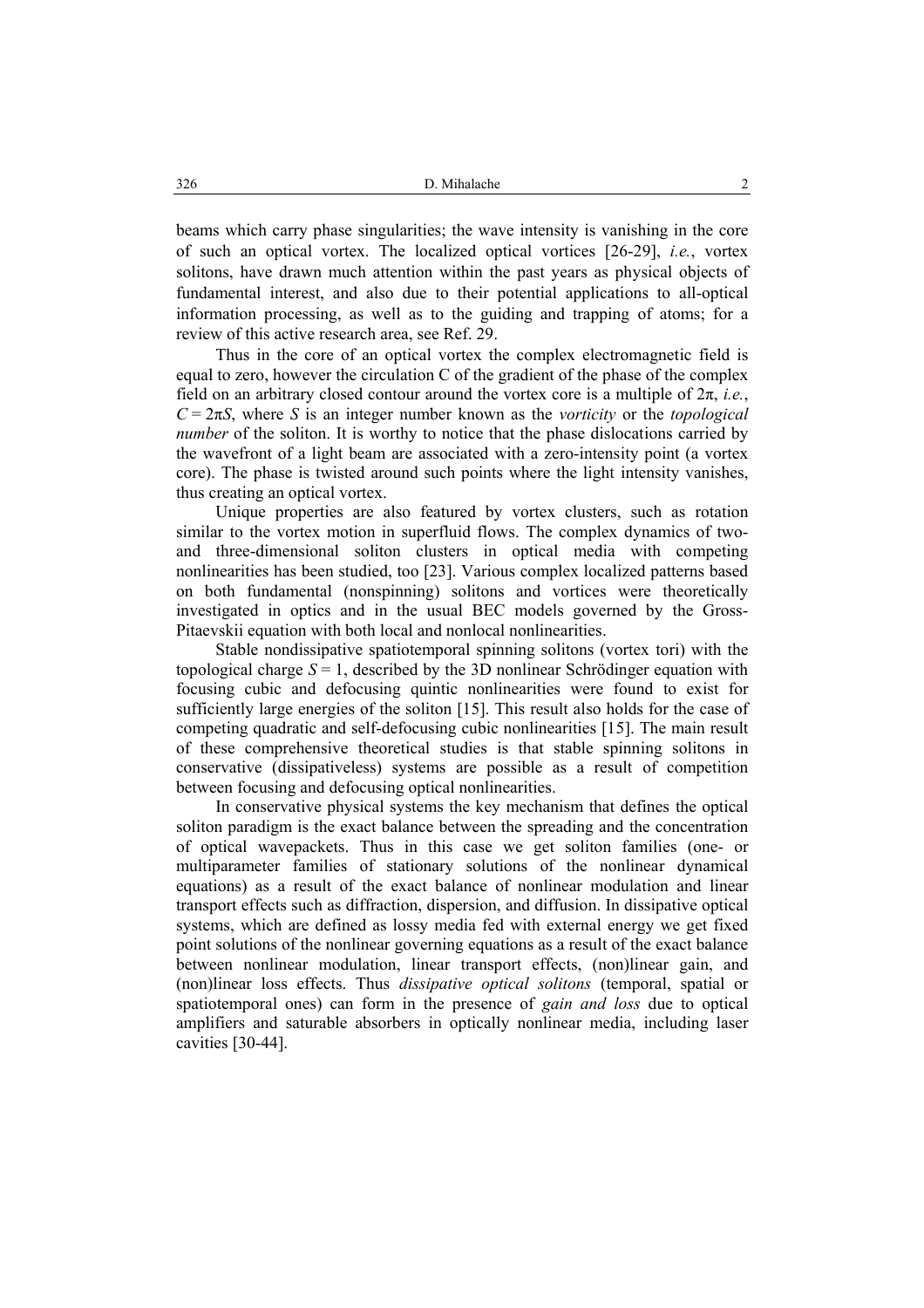Recently we performed a comprehensive stability analysis of threedimensional dissipative solitons with intrinsic vorticity *S* governed by the complex Ginzburg-Landau equation with cubic and quintic terms in its dissipative and conservative parts [40]. It was found that a necessary stability condition for all vortex solitons, but not for the fundamental ones  $(S = 0)$ , is the presence of nonzero diffusivity in the transverse  $(x,y)$  plane (a nonzero spatial-domain diffusivity). The fundamental solitons are stable in their whole existence domain, while the vortex solitons are stable only in a part of their existence domain. However, the spectral filtering (*i.e.*, the temporal-domain diffusivity) is not a necessary ingredient for the stability of any species of dissipative solitons. Stability domains were found for three-dimensional vortex solitons (alias vortex tori) with "spin" (topological charge)  $S = 1$ , 2, and 3, suggesting that spinning solitons with any vorticity  $S$  can be stable in certain portions of their existence domains [40].

We also studied the existence and stability domains of vortex solitons in the Ginzburg-Landau model of a two-dimensional lasing medium with a transverse grating (a 2D harmonic potential in the transverse spatial coordinates) [42]. We introduced a two-dimensional model of a laser cavity based on the complex Ginzburg-Landau equation with the cubic-quintic nonlinearity and a lattice (harmonic) potential accounting for the transverse grating. We found that *localized vortices*, built as sets of four peaks pinned to the periodic potential, may be stable without the rather unphysical diffusion term, which was necessary for the stabilization in previously studied Ginzburg-Landau models for dissipative optical solitons. The vortices were chiefly considered in the onsite form, but the stabilization of offsite vortices and quadrupoles was shown too [42]. Stability regions for the rhombic (onsite) vortices and fundamental  $(S = 0)$  solitons were identified in the parameter space of the cubic-quintic Ginzburg-Landau model, and scenarios of the evolution of unstable vortices were also described, see Ref. [42] for more details. The main result of this study was the necessity of a minimum strength of the lattice potential in order to stabilize the vortices. A stability border was also identified in the case of the self-focusing quintic term in the underlying model, which suggested a possibility of the supercritical collapse. Notice that beyond this border, the stationary vortex turns into a vortical breather, which is subsequently replaced by a dipolar breather and eventually by a single-peak breather; see Ref. [42].

In Refs. [43] we investigated families of *spatiotemporal dissipative solitons* in a model of 3D laser cavities including a combination of gain, saturable absorption, and transverse grating. The dynamical model was based on the complex Ginzburg-Landau equation with the cubic-quintic nonlinearity and a 2D external grating potential. The shapes of both fundamental (vorticityless) and vortex solitons were found by adequate numerical techniques as robust attractors in this dissipative dynamical model and their stability against strong random perturbations was tested by direct numerical simulations. The vorticityless solitons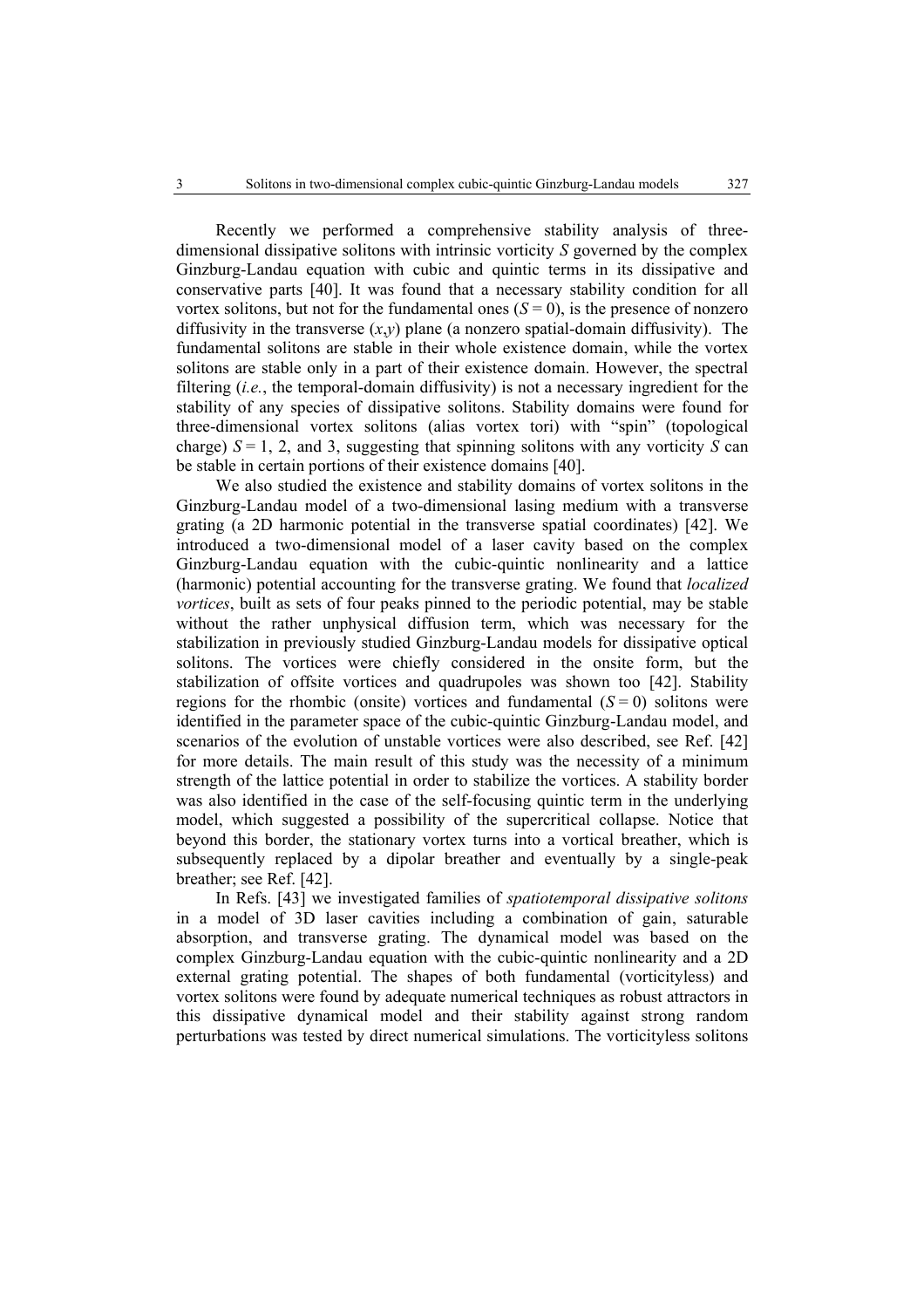were found to be completely stable in this Ginzburg-Landau model. The 3D vortex solitons, built as rhombus-shaped complexes of four fundamental solitons, may be split by perturbations into their constituents separating in the temporal direction, see Ref. [43]. Nevertheless, we have found that a sufficiently strong 2D transverse grating makes the 3D vortex solitons practically stable physical objects.

Recently we have analyzed in detail the existence and stability characteristics of topological modes in 2D Ginzburg-Landau models with external trapping potentials [44]. It is well known that complex Ginzburg-Landau models of laser media with cubic-quintic nonlinearities do not contain an effective diffusion term, which makes all vortex solitons unstable in these models. However, as it was said above, in a recent publication [42] it has been demonstrated that the addition of a two-dimensional periodic potential, which may be induced by a transverse grating in the laser cavity, to the cubic-quintic complex Ginzburg-Landau model is able to support stable compound (four-peak) vortices, but the most fundamental "cratershaped" vortices, alias vortex rings, which are essentially squeezed into a single cell of the external potential, have not been found before in a stable form.

Subsequently, in Ref. [44] we reported on families of stable compact cratershaped vortices with vorticity  $S = 1$  in the complex Ginzburg-Landau model model with external potentials of two different types: (a) an axisymmetric parabolic trapping potential, and (b) a periodic harmonic potential. In both situations, we identified stability regions for the crater-shaped vortices and for the fundamental (vorticityless) solitons with  $S = 0$ . Those crater-shaped vortices which are unstable in the axisymmetric (parabolic) potential break up into robust *dipoles*. All the vortices with vorticity number *S* = 2 are unstable, splitting into stable *tripoles*. Stability regions for the dipoles and tripoles were identified, too in Ref. [44]. Moreover, it was shown that the harmonic periodic potential cannot stabilize compact crater-shaped vortices with *S* larger than 2 either; instead, families of stable compact square-shaped *quadrupoles* were found; see Ref. [44] for a comprehensive study of this issue.

In the present work I give a brief overview of theoretical results in the area of two-dimensional dissipative spiral solitons (localized vortices) described by the complex cubic-quintic Ginzburg-Landau model. It is worthy to notice that a recent experimental work on bistable and addresable localized vortices in semiconductor lasers [38] confirmed the earlier theoretical predictions [34–37] on the existence of stable localized vortices which would be able to carry an orbital angular momentum.

## **2. TWO-DIMENSIONAL DISSIPATIVE SPIRAL SOLITONS IN GINZBURG-LANDAU MODELS**

The most general two-dimensional complex cubic-quintic Ginzburg-Landau partial differential equation is [34–35]: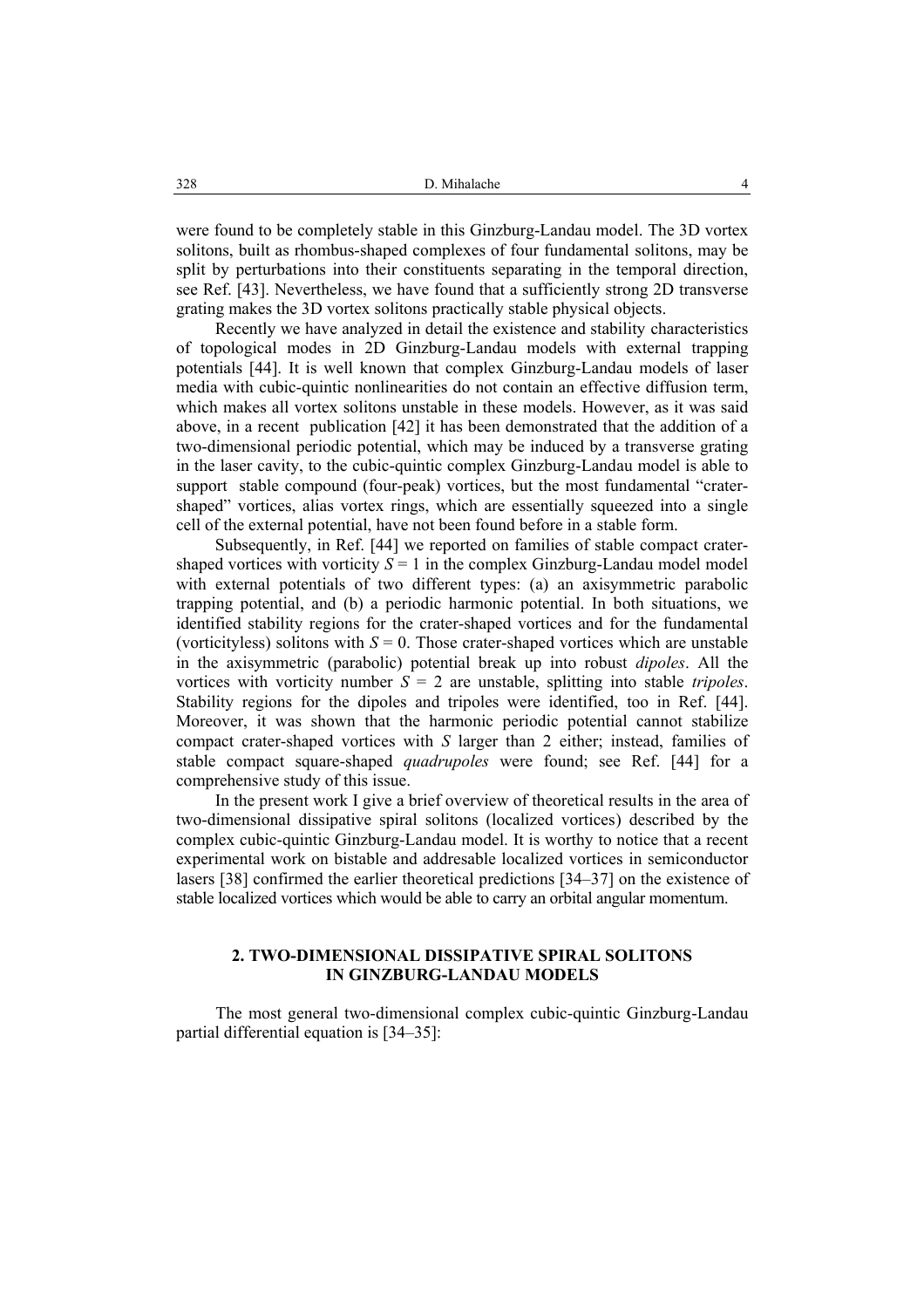$$
iE_z + (1/2 - \beta)(E_{xx} + E_{yy}) + [i\delta + (1 - i\epsilon)|E|^2 - (\nu - i\mu)|E|^4]E = 0,
$$
 (1)

where  $E(x, y, z)$  is the complex amplitude of the electromagnetic field and  $(x, y)$  are the transverse spatial coordinates. The coefficients which are scaled to be  $(1/2 - \beta)$ and 1 account, respectively, for the diffraction in the transverse plane and selffocusing Kerr nonlinearity, the coefficient ν takes into account the quintic nonlinearity, that may compete with the cubic term. In the dissipative part of the dynamic equation, the real constants  $\delta$ , ε and μ represent, respectively, the linear loss, cubic gain, and quintic loss, which are the basic ingredients of the cubicquintic Ginzburg-Landau partial differential equation.

The physical interpretation of all terms in Eq. (1) is straightforward, except for the diffusion term proportional with the parameter β. This term arises in some models of large-aspect-ratio laser cavities, close to the lasing threshold. The condition  $\beta > 0$  is a necessary one for finding stable 2D vortex (spiraling) solitons in the cubic-quintic Ginzburg-Landau models, while the fundamental (nonspiraling) solitons (with topological number  $S = 0$ ) may be stable at zero diffusivity ( $\beta = 0$ ), see Refs. 40 and 42.

In the framework of the complex cubic-quintic Ginzburg-Landau equation (1), we performed a systematic analysis of 2D axisymmetric doughnut-shaped localized wavepackets with the inner phase field in the form of a rotating spiral [34]. We gave a qualitative argument which suggests that, on the contrary to the known fundamental azimuthal instability of spinning doughnut-shaped solitons in the cubic-quintic nonlinear Schrödinger equation, their Ginzburg-Landau counterparts may be stable [34]. This theoretical prediction was confirmed by extensive direct numerical calculations, and, in a more rigorous way, by calculating the growth rate of the dominant perturbation eigenmode. It was shown that stable spiral solitons with the values of the topological number  $S = 0$ , 1, and 2 can be easily generated from a variety of initial waveforms having the same values of intrinsic vorticity *S*. In a large domain of the parameter space, it was found that all the stable solitons coexist, each one being a strong attractor inside its own class of localized 2D waveforms distinguished by their vorticity. In a smaller region of the parameter space, stable solitons with  $S = 1$  and 2 coexist, while the one with  $S = 0$ is absent. Stable nonspiraling and spiraling breather solitons, demonstrating persistent quasiperiodic internal vibrations, were found too; see Ref. [34] for more details.

An important characteristic of spiral solitons is their power. The power has been found to take very different values for the coexisting solitons with different values of the vorticity *S*. This is illustrated by Fig. 1a, where the power is shown as a function of the nonlinear quintic loss parameter  $\mu$ . In Fig. 1b we display the existence domains for both spiraling and nonspiraling solitons in the parameter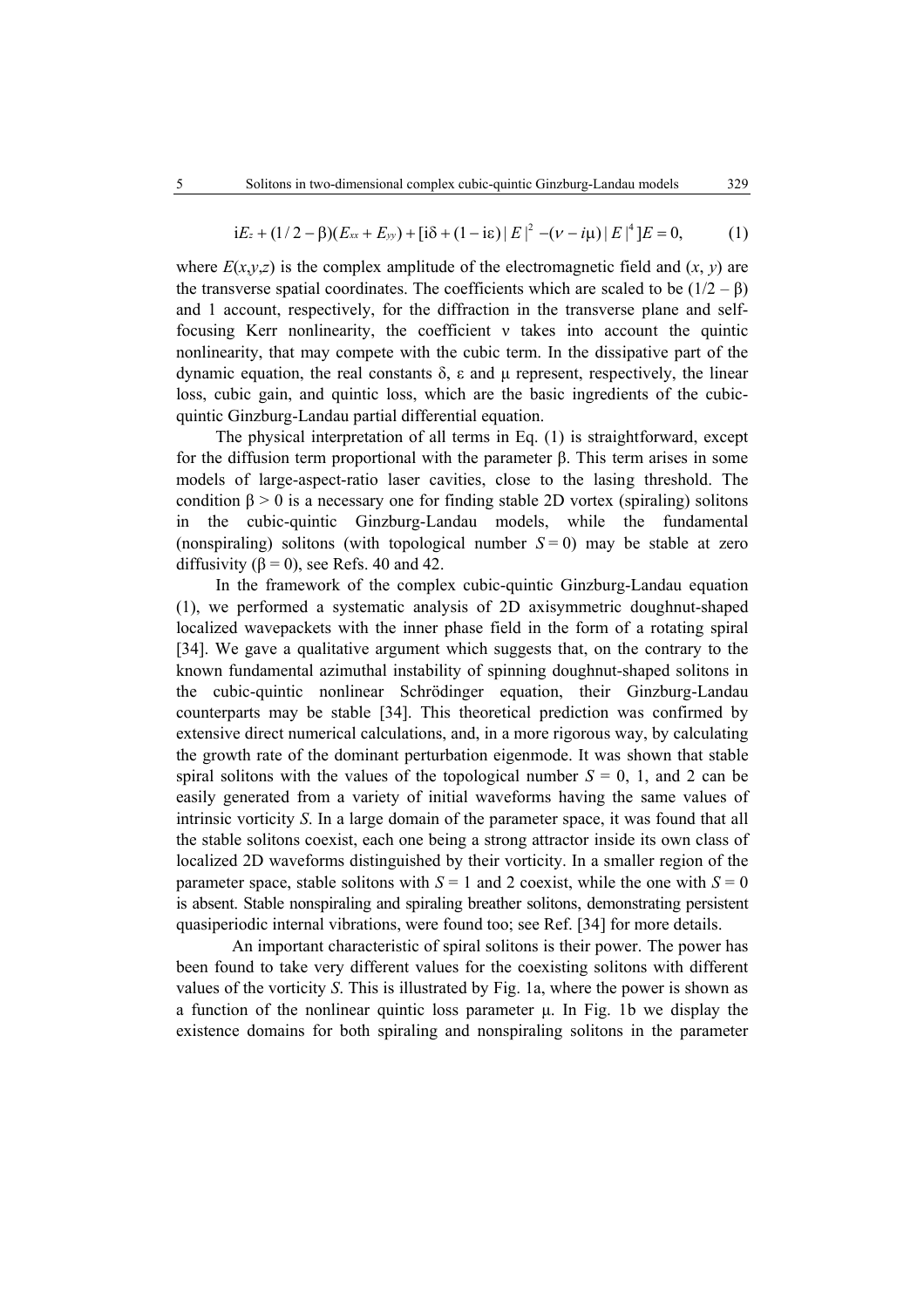| 330<br>D. Mihalache<br>. |  |
|--------------------------|--|
|--------------------------|--|

plane  $(\varepsilon, \mu)$ . In the blue (dark gray) region, there exist both spiraling and nonspiraling stable solitons, whereas in the lower white strip only spiraling solitons have been found to form. In the red (medium gray) region, dissipative solitons do not form at all. Lastly, in the upper white region, initial wavepackets have been found to expand indefinitely, generating the above-mentioned fronts.



Fig. 1 – a) Power *versus* quintic loss for a fixed cubic gain. The circles, squares, and triangles correspond to, respectively, nonspiraling solitons  $(S = 0)$ , spiraling solitons with  $S = 1$ , and spiraling ones with  $S = 2$ ; b) The existence domain in the parameter plane ( $\varepsilon, \mu$ ) for both spiraling and nonspiraling stable solitons; see Ref. [34].



Fig. 2 – Typical shape of stable spiral soliton with vorticity number *S* = 1: a) amplitude distribution; b) phase distribution, see Ref. [34].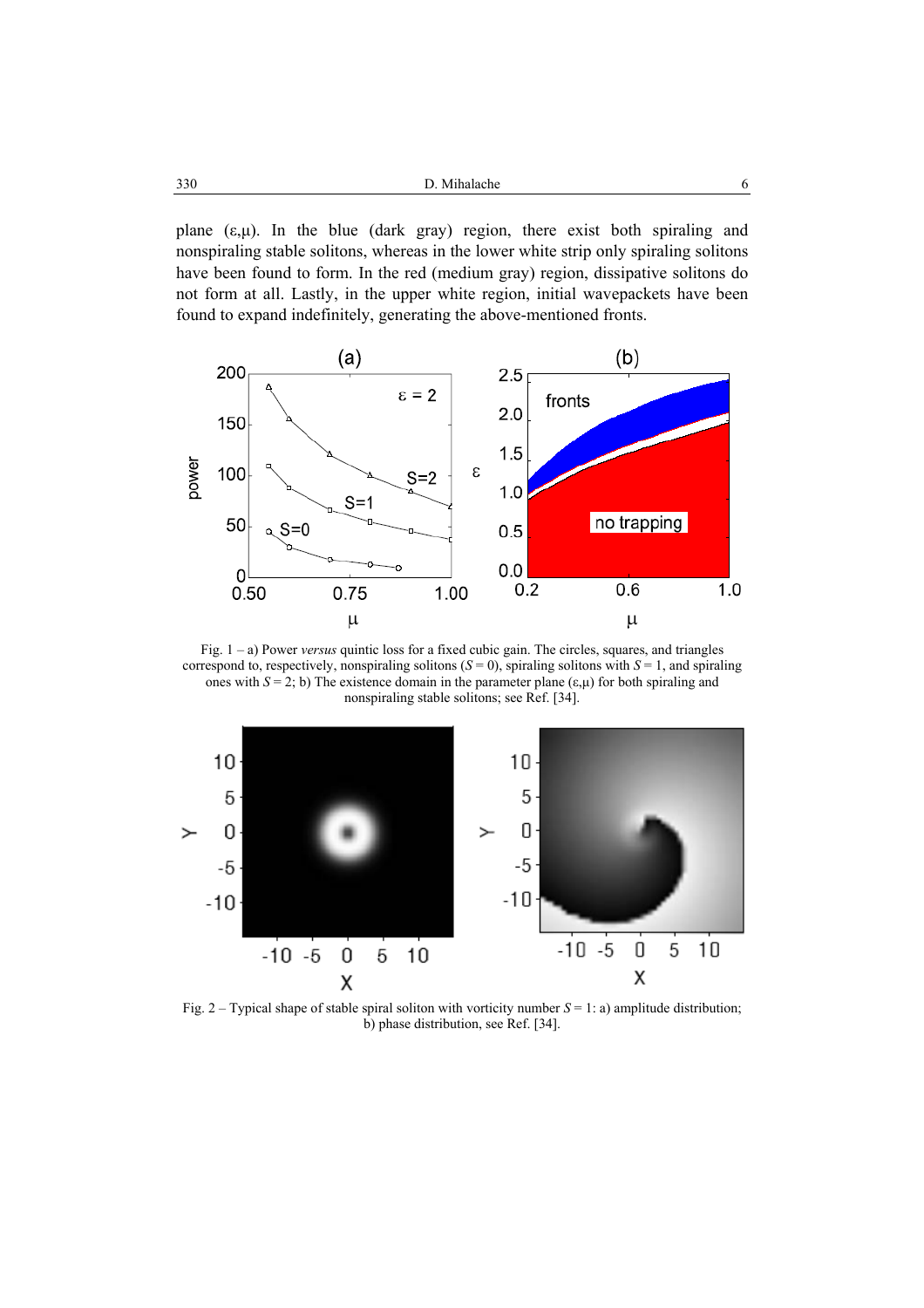

Fig.  $3 -$  Typical shape of stable spiral soliton with vorticity number  $S = 2$ : a) amplitude distribution; b) phase distribution, see Ref. [34].

In order to assess the range in the space of the initial configurations for which the stable solitons are attractors, we have performed a large number of direct numerical simulations with initial waveforms in the form of Gaussians with intrinsic vorticity *S*, see Ref. [34]. In all the cases in which the existence of stable spiral solitons was known, the initial Gaussians rapidly developed into them, keeping the initial value of the intrinsic vorticity. To illustrate this issue, in Fig. 2 we show typical shape (amplitude and phase distributions) of a stable spiral soliton with vorticity number  $S = 1$  for the parameters  $\beta = 0.5$ ,  $\delta = 0.5$ ,  $v = 0.1$ ,  $\mu = 1$ , and  $\varepsilon$  = 2.5. In Fig. 3 we show typical shape (amplitude and phase distributions) of a stable spiral soliton with vorticity number  $S = 2$  for the same model parameters as in Fig. 2. Next we present three novel varieties of spiraling and nonspiraling axisymmetric solitons in the complex cubic–quintic Ginzburg–Landau equation, see Ref. [35] for a comprehensive study of these 2D localized dissipative structures. Thus we found irregularly "erupting" 2D wavepackets and two different types of very broad stationary ones found near a border between ordinary dissipative solitons and expanding fronts. The region of existence of each waveform was identified numerically. Also we searched in Ref. [35] for irregularly pulsating but robust (nondecaying) axisymmetric both spiraling, and nonspiraling soliton solutions to Eq. (1) of the *erupting type*, similar to those found in the onedimensional cubic-quintic Ginzburg-Landau equation [45]. It is worthy to notice that they may be regarded as patterns belonging to a class of waveforms with chaotic intrinsic dynamics, which are known in one-dimensional nonlinear systems of the reaction – diffusion type. Also, we presented two new types of stationary broad axisymmetric localized patterns found in the framework of the same model,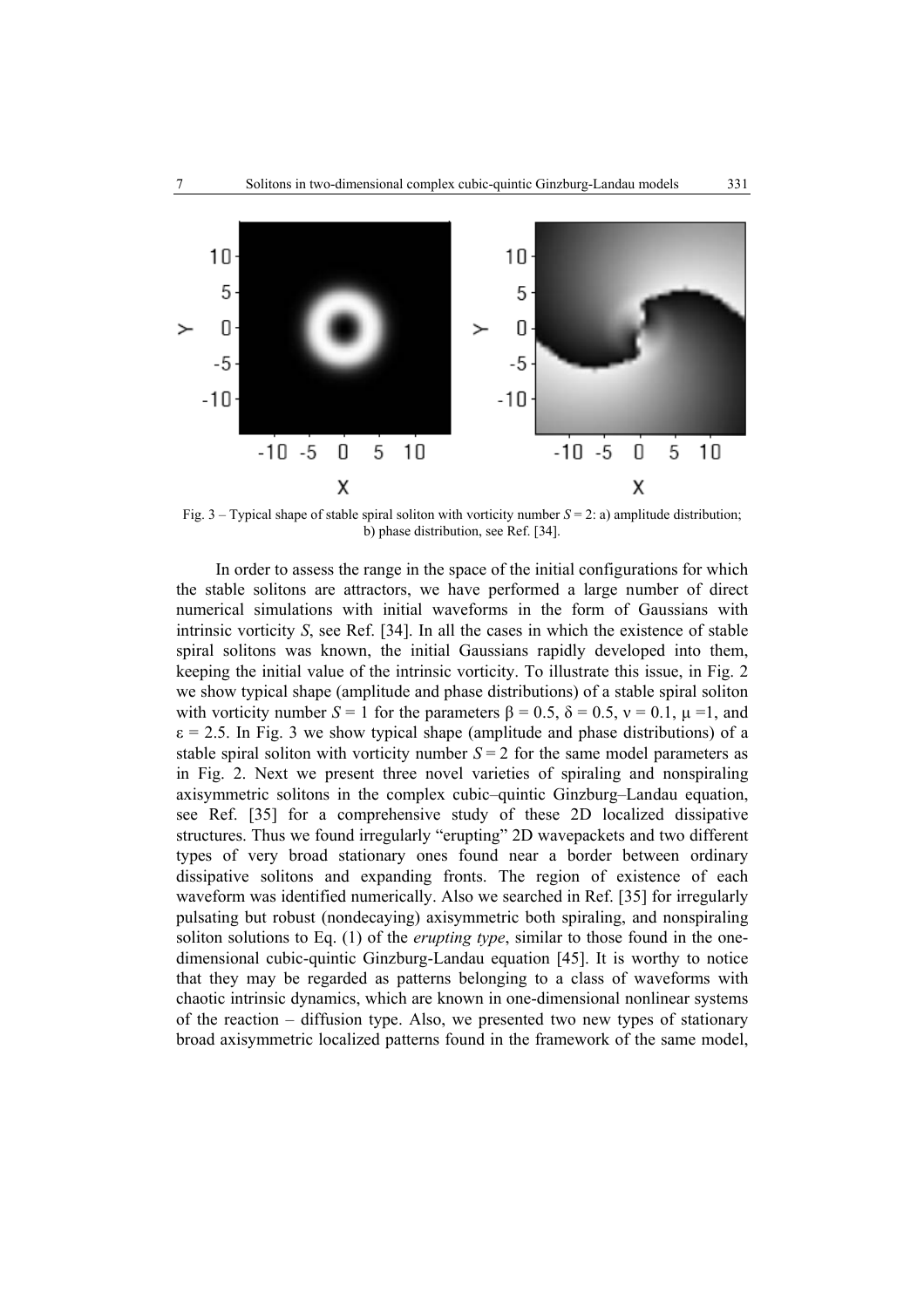which we termed *composite* and *flat-top* two-dimensional solitons, similar to their one-dimensional counterparts investigated in detail in Refs. [46].



Fig. 4 – Quasi-periodic evolution of an erupting spiral soliton with vorticity number *S* = 1, including one "eruption"; see Ref. [35].



Fig. 5 – The trajectory, in the plane ( $\sigma_x, \sigma_{kx}$ ), of the erupting soliton shown in Fig. 4 illustrating its chaotic intrinsic dynamics, see Ref. [35].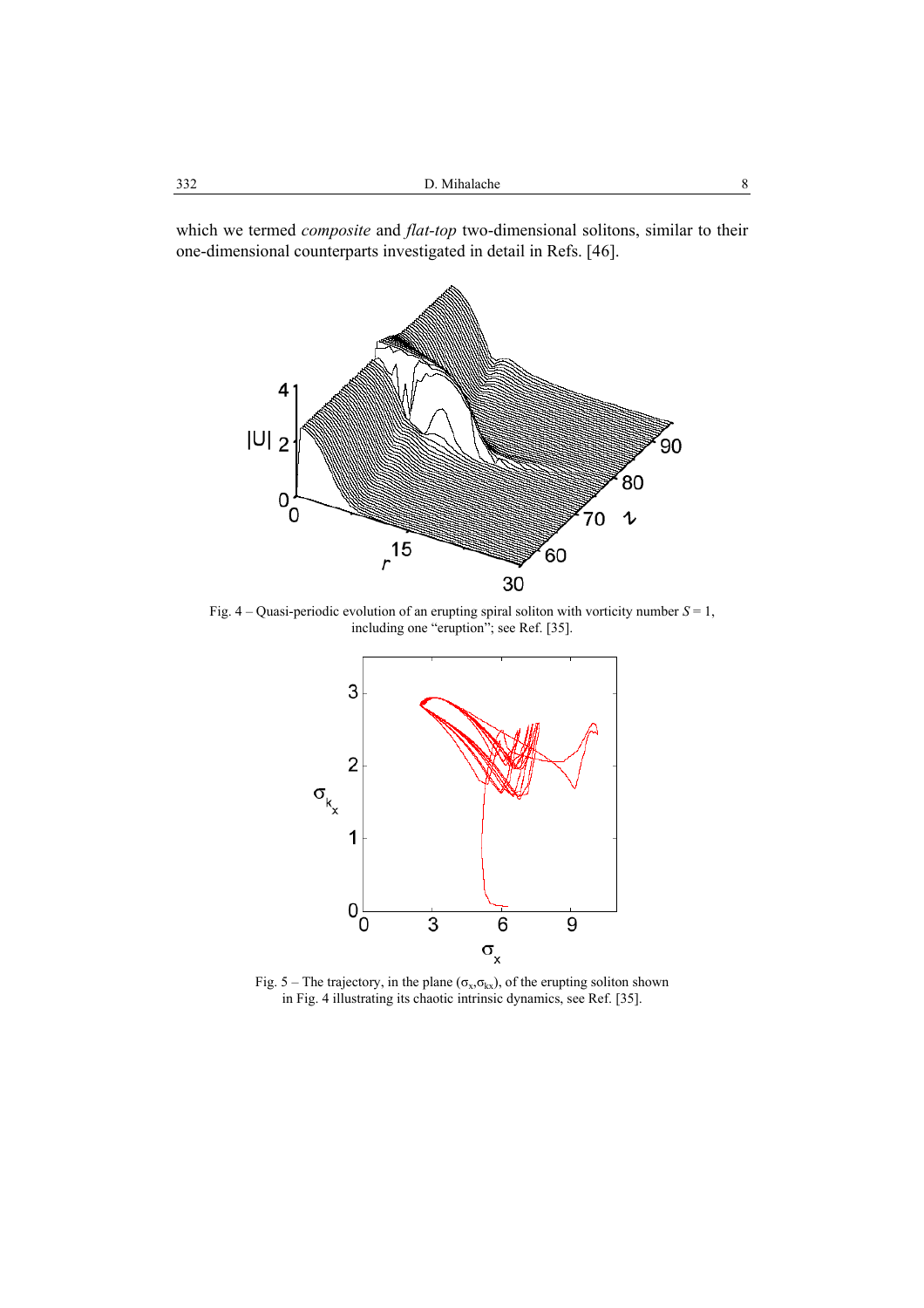

Fig.  $6$  – Radial field profiles of: a) nonspiraling ( $S = 0$ ); b) spiraling ( $S = 1$ ), flat-top solitons at slightly different values of the quintic self-focusing parameter ν, while the other parameters are fixed:  $β = 0.03$ ,  $δ = 0.05$ ,  $μ = 0.2$ , and  $ε = 0.3$ . Note that the spiraling soliton pertaining to  $ν = 0.48$  in panel (b) is still an ordinary soliton, rather than a flat-top one; see Ref. [35].



Fig. 7 – Radial field profiles of: a) nonspiraling (*S* = 0); b) spiraling (*S* = 1), composite solitons at slightly different values of the quintic self-focusing parameter ν, while the other parameters are fixed:  $\beta = 0.08$ ,  $\delta = 0.1$ ,  $\mu = 0.1$ , and  $\epsilon = 0.75$ ; see Ref. [35].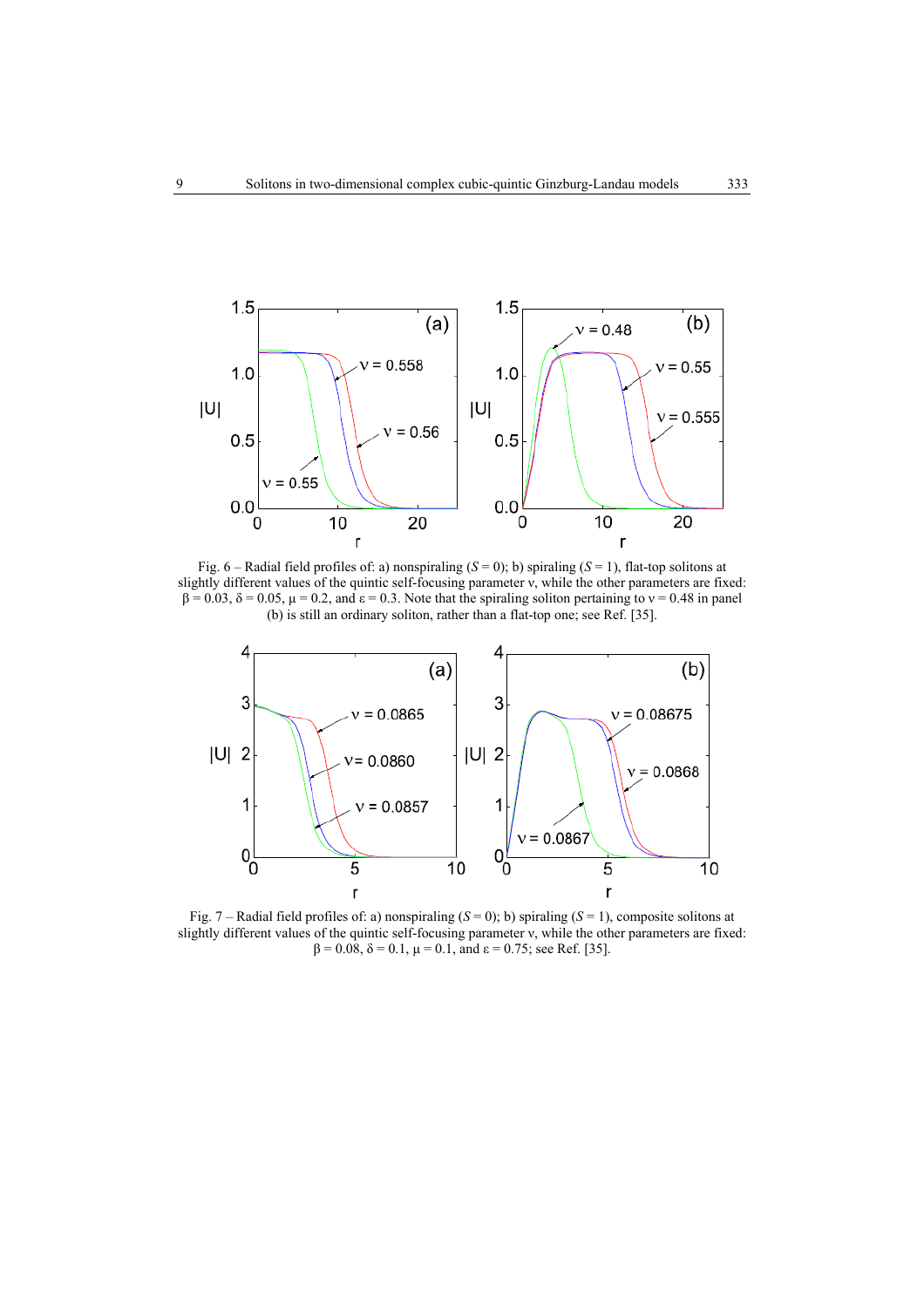

Fig.  $8 -$  Surface plots of the field distribution of the spiraling  $(S = 1)$  flat-top (a) and composite (b) solitons corresponding to the radial profiles displayed, respectively, in (a) Fig. 6 for  $v = 0.55$  and (b) Fig. 7 for  $v = 0.0868$ , see Ref. [35].



Fig. 9 – Amplitude and phase distributions of the flat-top spiral soliton created by an input Gaussian beam with the intrinsic vorticity  $S = 1$ ; see Ref. [35].

As in the case of one-dimensional solitons [45], the eruptions happen irregularly (*i.e.*, chaotically), although each quasi-period contains only one eruption, see Fig. 4 for a typical quasi-periodic evolution of an erupting spiral soliton with vorticity number  $S = 1$ . In order to demonstrate the irregularity of the intrinsic dynamics of spiral erupting soliton, in Fig. 5 we illustrate a generic dynamical trajectory in the plane of the soliton's average width in the x-direction,  $\sigma_{x}$ , and the soliton's mean width in the  $k_{x}$  -direction of the Fourier space.

In Fig. 6 we plot radial field profiles of both nonspiraling  $(S = 0)$ , and spiraling (*S* = 1), *flat-top solitons* at slightly different values of the quintic selffocusing parameter ν, while the other parameters are fixed. The model parameters are:  $\beta = 0.03$ ,  $\delta = 0.05$ ,  $\mu = 0.2$ , and  $\epsilon = 0.3$ . It is worthy to notice that the spiraling soliton pertaining to  $v = 0.48$  in panel 6b is still an ordinary soliton, rather than a flat-top one; see Ref. 35. Radial field profiles of both nonspiraling  $(S = 0)$ , and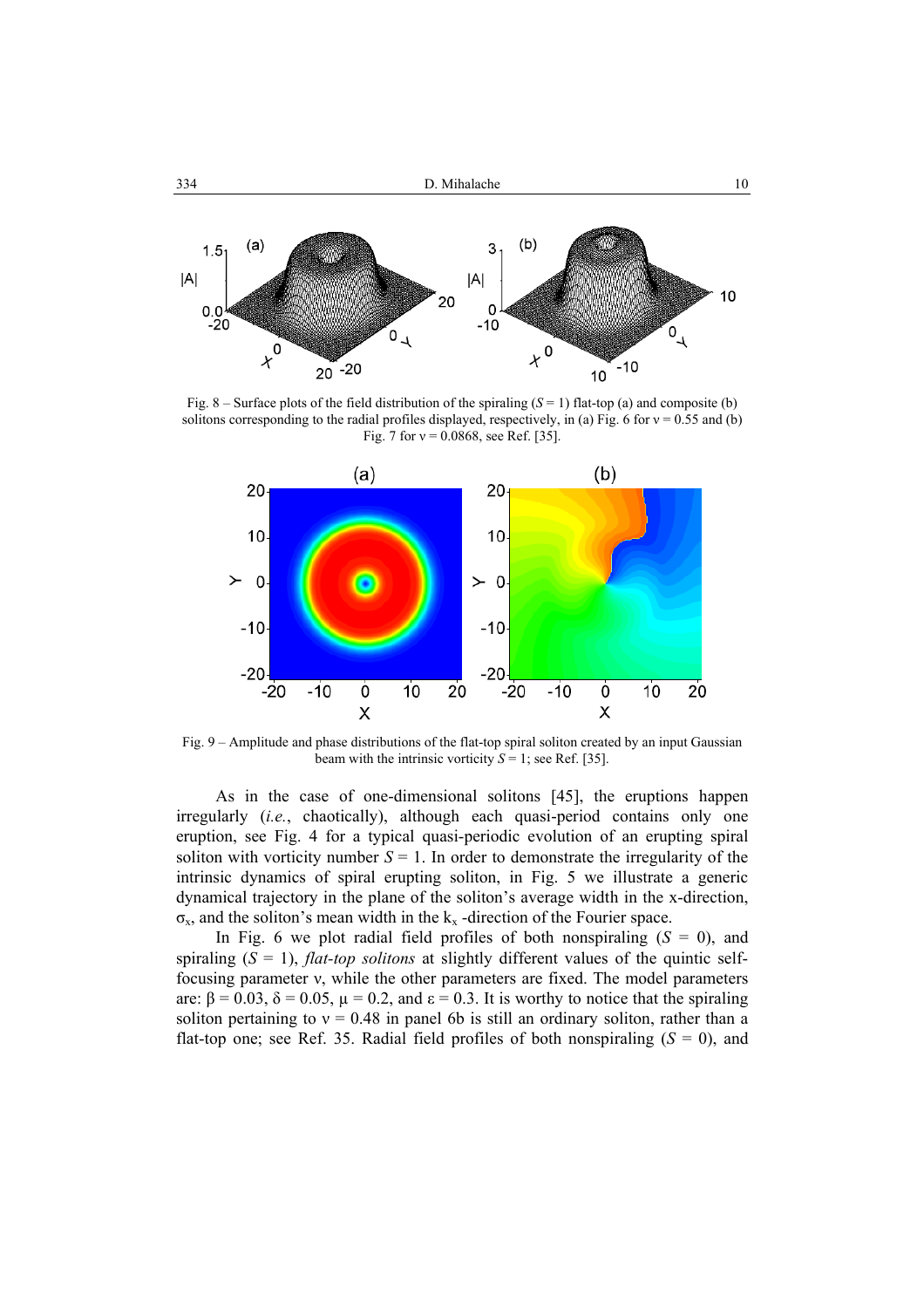spiraling (*S* = 1) *composite solitons* at slightly different values of the quintic selffocusing parameter ν, while the other parameters are fixed to the values β = 0.08,  $\delta = 0.1$ ,  $\mu = 0.1$  and  $\epsilon = 0.75$  are shown in Fig. 7; see Ref. 35. In Fig. 8 we display surface plots of the field distribution of the spiraling  $(S = 1)$  flat-top (Fig. 8a) and composite (Fig. 8b) solitons corresponding to the radial profiles displayed, respectively, in Fig. 6 for  $v = 0.55$  and in Fig. 7 for  $v = 0.0868$ , see Ref. 35 for more details of this study. Finally, in Fig. 9 we show both the amplitude and phase distributions of the flat-top spiral soliton created by an input Gaussian beam with the intrinsic vorticity  $S = 1$ . Here the parameter  $v = 0.55$  and the other parameters of the Ginzburg-Landau model are  $\beta = 0.03$ ,  $\delta = 0.05$ ,  $\mu = 0.2$ , and  $\epsilon = 0.3$  [35].

#### **3. CONCLUSIONS**

In this work, I gave an overview of theoretical studies of families of both fundamental (nonspiraling) and spiraling dissipative solitons in the framework of two-dimensional complex Ginzburg-Landau models with the cubic-quintic nonlinearity. New species of nonstationary "erupting" two-dimensional solitons whose distinctive feature are irregularly repeating limited bursts were also found [35]. Nonspiraling (zero-vorticity) and spiraling (with the vorticity  $S = 1$ ) solitons of this type may coexist with each other, but they do not coexist with the ordinary stationary stable solitons having the same spin. The *spiraling erupting solitons* were shown to be unstable against azimuthal perturbations. Additionally, it was found that the transition from ordinary stationary solitons to expanding circular fronts does not take place by a jump, but, instead, it goes *via* very broad stationary solitons (both nonspiraling and spiraling), which may be of two different types, depending on values of the parameters of the Ginzburg-Landau model: *flat-top solitons,* which are stable, or unstable *composite solitons*, that, unlike the "flat-top" ones, have some weakly pronounced intrinsic structure.

Recently, the existence of localized vortices was demonstrated experimentally [38]; thus it was shown experimentally that localized emission states in coupled broad-area semiconductor lasers can carry a finite orbital angular momentum. The resulting structures therefore possess the chirality of optical vortices together with the unique features of localized structures in dissipative systems, namely, the coexistence with a low intensity homogeneous emission and the mutual independence [38]. Also, in this seminal experimental study of localized vortices in broad-area semiconductor lasers, the possibility to generate states with higher topological charge (higher values of the "spin" S) if the perturbation itself possesses adequate vorticity was suggested, too [38].

*Acknowledgments*. Part of the research work overviewed in this paper has been carried out in collaboration with L.-C. Crasovan, B. A. Malomed, and D. Mazilu. I am deeply indebted to them.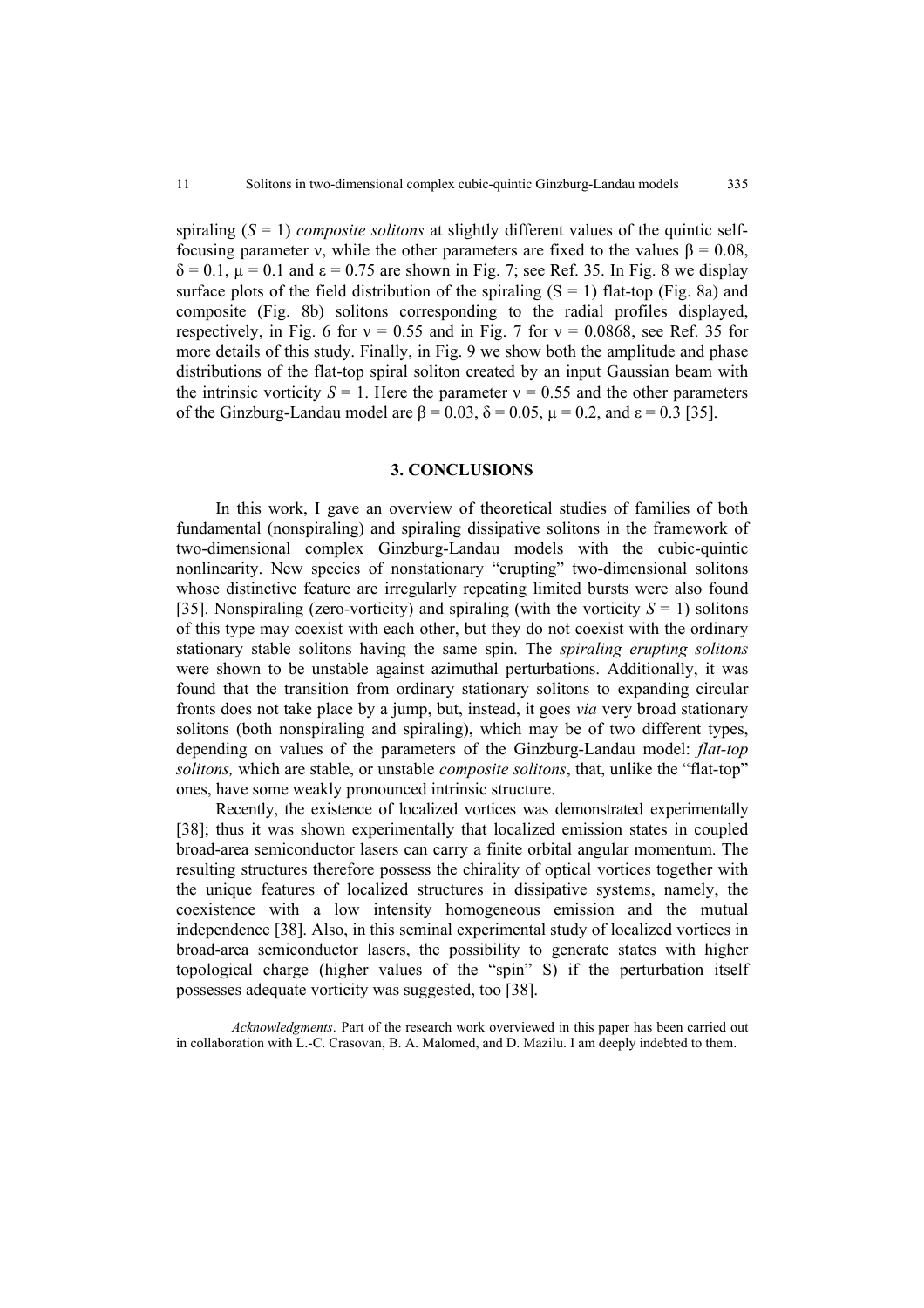#### REFERENCES

- 1. Y. S. Kivshar, G. P. Agrawal, *Optical Solitons: From Fibers to Photonic Crystals,* Academic Press, San Diego, 2003).
- 2. N. Akhmediev and A. Ankiewicz (Eds.), *Dissipative Solitons: From Optics to Biology and Medicine*, Lect. Notes Phys., **751**, 2008.
- 3. Y. Silberberg, Opt. Lett., **15**, 1282 (1990);
- B. A. Malomed *et al*., J. Opt. B: Quantum Semiclassical Opt., **7**, R53 (2005).
- 4. S. Suntsov *et al*., J. Nonl. Opt. Phys. & Mat., **16**, 401 (2007);
	- F. Lederer *et al.*, Phys. Rep., **463**, 1 (2008);
	- Y. S. Kivshar, Laser Phys. Lett., **5**, 703 (2008);
	- Y. V. Kartashov *et al.*, Eur. Phys. J. Special Topics, **173**, 87 (2009);
	- Y. V. Kartashov *et al.*, Prog. Opt., **52**, 63 (2009);
	- Y. V. Kartashov, B. A. Malomed, V. A. Vysloukh, L. Torner, Opt. Lett., **34**, 3625 (2009); Opt. Lett., **34**, 770 (2009)
- 5. L. Bergé, Phys. Rep., **303**, 260 (1998);
	- V. V. Konotop, P. Pacciani, Phys. Rev. Lett., **94**, 240405 (2005);
	- L.-C. Crasovan *et al*., Phys. Rev. Lett. **91**, 063904 (2003).
- 6. D. Mihalache, D. Mazilu, Rom. Rep. Phys., **60**, 957 (2008); **61**, 175, 235, 587 (2009); **62**, 99 (2010);
	- D. Mihalache *et al*., Opt. Commun., **282**, 3000 (2009).
- 7. D. Mihalache, J. Optoelectron. Adv. Mat., **12**, 12 (2010);
- H. Leblond *et al*., J. Optoelectron. Adv. Mat., **12**, 6 (2010).
- 8. D. Mihalache *et al.*, Eur. Phys. J. Special Topics, **173**, 245 (2009); **173**, 255 (2009); **173**, 267 (2009).
- 9. V. K. Fedyanin, D. Mihalache, Z. Phys. B, **47**, 167 (1982);
	- D. Mihalache *et al*., Physica Scripta, **29**, 269 (1984); **30**, 335 (1984);
	- F. Lederer, D. Mihalache, Solid State Commun., **59**, 151 (1986);
	- D. Mihalache *et al*., Opt. Commun., **59**, 391 (1986); Opt. Lett., **12**, 187 (1987);
	- D. Mihalache, M. Bertolotti, C. Sibilia, Prog. Opt., **27**, 229 (1989);
	- F. Lederer *et al*., Opt. Commun., **99**, 95 (1993).
- 10. A. B. Blagoeva *et al*., IEEE J. Quantum Electron., **27**, 2060 (1991);
	- D. Edmundson, R. H. Enns, Opt. Lett., **17**, 586 (1992);
	- N. Akhmediev, J. M. Soto-Crespo, Phys. Rev. A, **47**, 1358 (1993);
	- A. B. Aceves *et al*., Opt. Lett., **19**, 329 (1994);
	- R. McLeod, K. Wagner, S. Blair, Phys. Rev. A, **52**, 3254 (1995).
- 11. L. Torner *et al*., Phys. Rev. Lett., **77**, 2456 (1996);
	- D. Mihalache *et al*., Opt. Eng., **35**, 1616 (1996);
	- B. A. Malomed *et al*., Phys. Rev. E, **56**, 4725 (1997);
	- D. Mihalache *et al*., Opt. Commun., **137**, 113 (1997); Phys. Rev. Lett., **81**, 4353 (1998); Opt. Commun., **159**, 129 (1999); Phys. Rev. E, **62**, 7340 (2000).
- 12. D. V. Skryabin, W. J. Firth, Opt. Commun., **148**, 79 (1998).
- 13. I. V. Mel'nikov *et al*., Opt. Commun., **181**, 345 (2000).
- 14. L. Torner *et al*., Opt. Commun., **199**, 277 (2001); Opt. Lett., **34**, 1129 (2009).
- 15. D. Mihalache *et al*., Phys. Rev. Lett., **88**, 073902 (2002); Phys. Rev. E, **66**, 016613 (2002); **61**, 7142 (2000);
- H. Michinel, M. J. Paz-Alonso, V. M. Perez-Garcia, Phys. Rev. Lett., **96**, 023903 (2006); A. Desyatnikov, A. Maimistov, B. Malomed, Phys. Rev. E, **61**, 3107 (2000).
- 16. Y. J. He *et al*., Phys. Rev. E, **74**, 016611 (2006); Phys. Rev. A, **77**, 043826 (2008).
- Y. J. He, B. A. Malomed, H. Z. Wang, Opt. Express, **15**, 17502 (2007);
- 17. D. Mihalache *et al.*, Phys. Rev. Lett., **95**, 023902 (2005).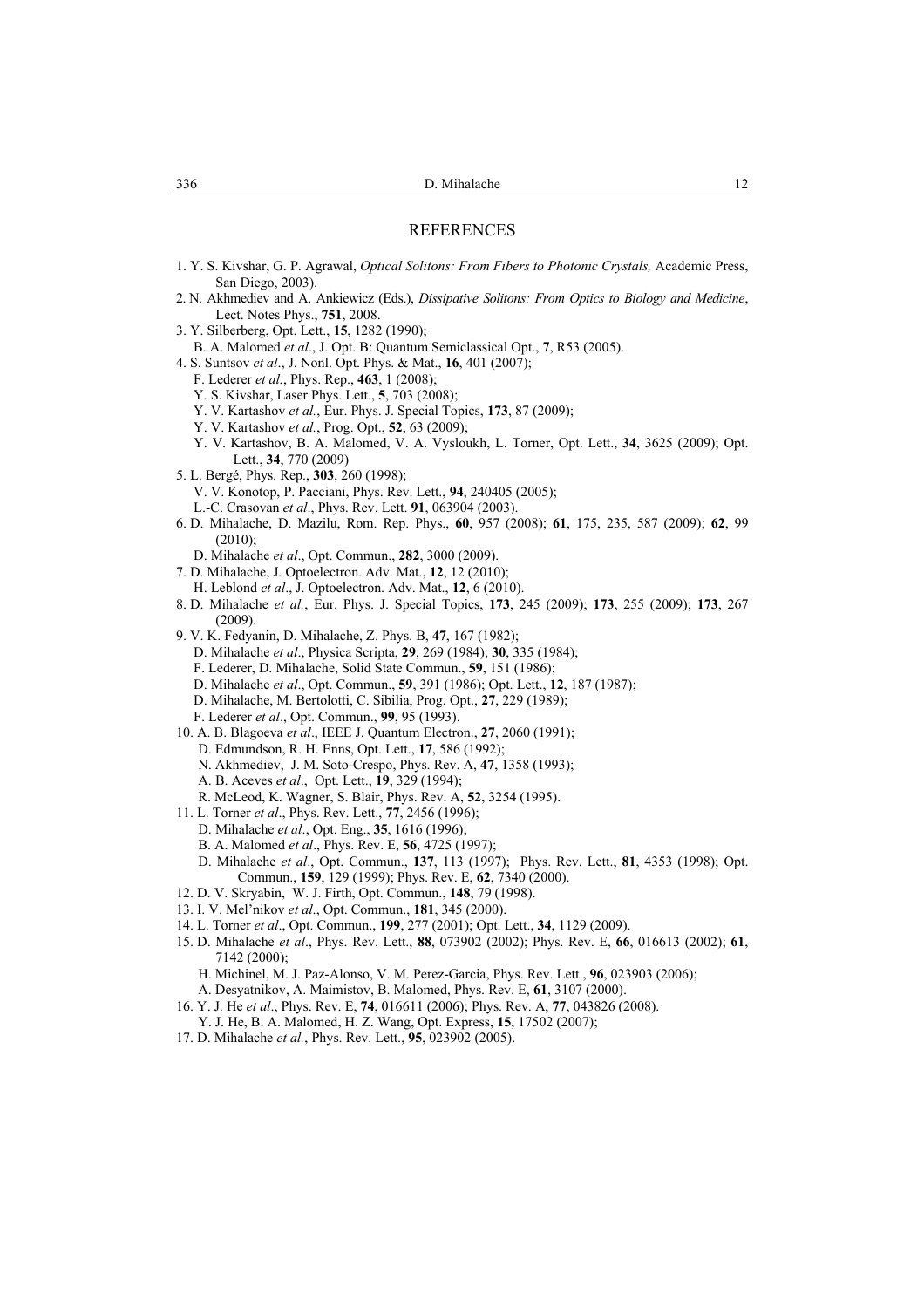- 18. D. Mihalache *et al.*, Opt. Express, **15**, 589 (2007); Opt. Lett., **32**, 2091 (2007); Opt. Express, **15**, 10718 (2007); Opt. Lett., **32**, 3173 (2007).
- 19. H. Leblond *et al.*, Phys. Rev. A, **80**, 053812 (2009); **81**, 033824 (2010); **81**, 063815 (2010).
- 20. H. C. Gurgov, O. Cohen, Opt. Express, **17**, 7052 (2009).
- 21. I. B. Burgess *et al.*, Phys. Rev. Lett., **102**, 203903 (2009).
- 22. F. Ye *et al*., Opt. Express, **17**, 11328 (2009).
- 23. A. S. Desyatnikov, Y. S. Kivshar, Phys. Rev. Lett., **88**, 053901 (2002); Y. V. Kartashov *et al*., Phys. Rev. Lett., **89**, 273902 (2002); L.-C. Crasovan *et al*., Phys. Rev. E, **67**, 046610 (2003);
- D. Mihalache *et al*., Phys. Rev. E, **68**, 046612 (2003); J. Opt. B: Quantum Semiclassical Opt., **6**, S333 (2004).
- 24. M. S. Soskin, M. V. Vasnetsov, Prog. Opt., **42**, 219 (2001).
- 25. G. A. Swartzlander, C. T. Law, Phys. Rev. Lett., **69**, 2503 (1992).
- 26. W. J. Firth, D. V. Skryabin, Phys. Rev. Lett., **79**, 2450 (1997); L. Torner, D. V. Petrov, Electron. Lett., **33**, 608 (1997).
- 
- 27. C.-C. Jeng, M.-F. Shih, K. Motzek, Y. S. Kivshar, Phys. Rev. Lett., **92**, 043904 (2004).
- 28. C. Rotschild, O. Cohen, O. Manela, M. Segev, T. Carmon, Phys. Rev. Lett., **95**, 213904 (2005).
- 29. A. S. Desyatnikov, Y. S. Kivshar, L. Torner, Prog. Opt., **47**, 291 (2005).
- 30. I. S. Aranson, L. Kramer, Rev. Mod. Phys., **74**, 99 (2002);
	- P. Mandel, M. Tlidi, J. Opt. B: Quantum Semiclass. Opt., **6**, R60 (2004); B. A. Malomed, in *Encyclopedia of Nonlinear Science*, edited by A. Scott, Routledge, New York, 2005, p. 157.
- 31. N. N. Rozanov, G. V. Khodova, Opt. Spektrosk., **65**, 449, 1988;
	- W. J. Firth, A. J. Scroggie, Phys. Rev. Lett., **76**, 1623 (1996);
	- S. Barland *et al*., Nature (London), **419**, 699 (2002);
	- Z. Bakonyi *et al*., J. Opt. Soc. Am. B, **19**, 487 (2002);
	- E. A. Ultanir *et al*., Phys. Rev. Lett., **90**, 253903 (2003);
	- N. N. Rosanov *et al.*, Appl. Phys. B, **81**, 937 (2005);
	- C. O. Weiss, Ye. Larionova, Rep. Prog. Phys., **70**, 255 (2007);
	- N. Veretenov, M. Tlidi, Phys. Rev. A, **80**, 023822 (2009);
	- P. Genevet *et al*., Eur. Phys. J. D, **59**, 109 (2010);
	- H. G. Purwins *et al*., Adv. Phys., **59**, 485 (2010).
- 32. B. A. Malomed, Physica D, **29**, 155 (1987);
	- O. Thual, S. Fauve, J. Phys. (Paris), **49**, 1829 (1988);
	- S. Fauve, O. Thual, Phys. Rev. Lett., **64**, 282 (1990);
	- W. van Saarloos, P. C. Hohenberg, Phys. Rev. Lett., **64**, 749 (1990);
	- V. Hakim *et al*., Europhys. Lett., **11**, 19 (1990);
	- B. A. Malomed, A. A. Nepomnyashchy, Phys. Rev. A, **42**, 6009 (1990);
	- P. Marcq *et al*., Physica D, **73**, 305 (1994);
	- H. R. Brand, R. J. Deissler, Phys. Rev. Lett., **63**, 2801 (1989);
	- N. Akhmediev *et al*., Opt. Commun., **187**, 419 (2000);
	- H. Leblond *et al*., J. Opt. A, **8**, 319 (2006);
	- W. H. Renninger *et al.*, Phys. Rev. A, **77**, 023814 (2008);
	- J. M. Soto-Crespo *et al*., Opt. Express, **17**, 4236 (2009);
	- W. H. Renninger *et al*., J. Opt. Soc. Am. B, **27**, 1978 (2010);
	- Y. J. He *et al.*, J. Opt. Soc. Am. B, **27**, 1266 (2010).
- 33. V. I. Petviashvili, A. M. Sergeev, Dokl. Akad. Nauk SSSR, **276**, 1380 (1984); Sov. Phys. Doklady, **29**, 493 (1984).
- 34. L.-C. Crasovan, B. A. Malomed, D. Mihalache, Phys. Rev. E, **63**, 016605 (2001)
- 35. L.-C. Crasovan, B. A. Malomed, D. Mihalache, Phys. Lett. A, **289**, 59 (2001).
- 36. N. N. Rosanov, *Spatial Hysteresis and Optical Patterns* (Springer, Berlin, 2002).